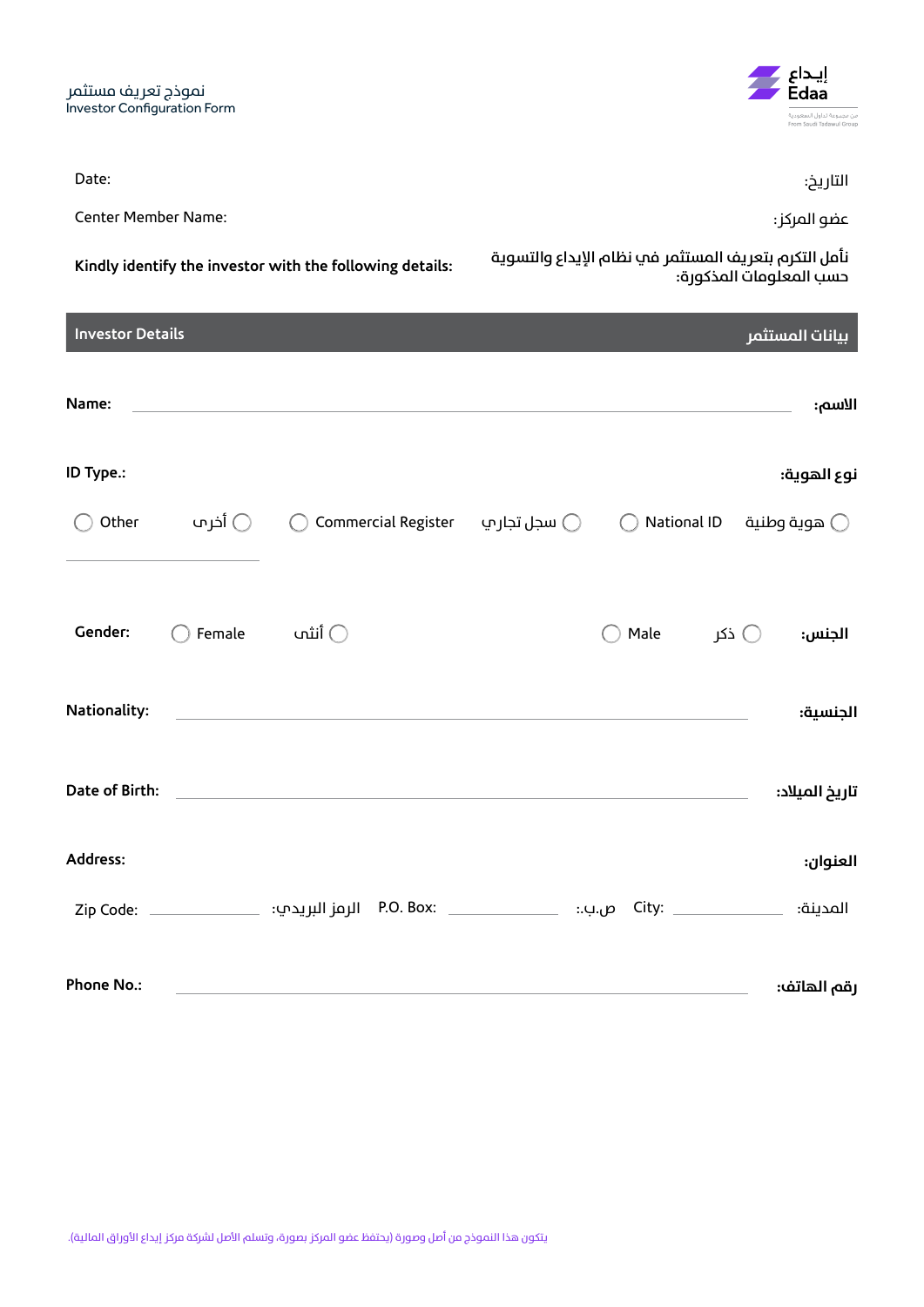## **Terms and Condition: :واألحكام الرشوط**

- 1. The submission of the Investor Identification Form shall be deemed as an acknowledgment of these Terms and Conditions ("Terms and Conditions"), these Terms and Conditions shall be considered complementary to the Membership Terms and Conditions accepted by the applicant Securities Depository Center Member ("Center Member").
- 2. The Center Member shall submit to the Securities depository Center Company ("Edaa") all documents provided in this Application form, the Capital Market Law, its implementing regulations, Exchange rules, Securities depository Center rules, and any amendments to the aforementioned ("Laws and Regulations").
- 3. Terms and phrases used in the Terms and Conditions shall have the meanings given thereto in the Laws and Regulations unless the context requires otherwise, and for the purposes of these Terms and Conditions, the word "Application" shall mean the Investor Identification Form, information contained therein, and documents attached thereto as Edaa determines from time to time.
- 4. Center Member undertakes to review Laws and Regulations and abide thereby. 5. Edaa shall assume no responsibility for inaccuracy of information, data, numbers, and signatures
- provided in this Application, nor for the truthfulness, integrity or completion thereof; the Center Member shall solely be responsible for this in full as well as for any resulting legal consequences. The Center Member shall also undertake to indemnify Edaa against all losses, damages, expenses, costs, liabilities, claims, and legal actions resulting from the execution by Edaa of the instructions provided in the Application notwithstanding the nature thereof. The Center Member discharges Edaa, its board of directors, directors, officers, mother companies, and subsidiaries thereof form any liability, claims, losses, compensations, actions, or liability towards any person or entity, resulting directly or<br>indirectly from the execution of the Application.<br>6. Center Member undertakes to provide Edaa with a certified true c
- 
- 7. Center Member undertakes to provide Edaa with any documents specified by Edaa. 8. Center Member undertakes to update investor data in the Deposit and Settlement System as per the
- mechanism provided by Edaa<br>9. The Center Member undertakes that the employee signing the Application is duly authorized to sign<br>6. The Center Member shall also notify the information provided therein; the Center Member Edaa of any update on the delegated persons list.
- 10. Edaa shall not be responsible for keeping any documents, data, information, signatures, other items relevant to the Application, all without prejudice to the right of Edaa to keep those as per the sole discretion thereof.
- 11. Center Member shall provide the original copy of the Application, rectified thereby, to Edaa, and Edaa shall specify the method of receiving such Application, whether in hand, electronically or in any other means acceptable to Edaa in order to complete the execution of the instructions provided
- in the Application. 12. The Application should be received during official Business Days of Edaa, and for the purposes of these Terms and Conditions, notice received by Edaa during the last two hours of official working hours or other than during Business Days shall be considered to have been received in the subsequent official Business Day.
- 13. Application may not be deemed complete unless all complementary information and documents are correct as per the procedural and technical instructions of Edaa, which may be subject to revision from time to time, and Edaa may, upon its discretion, refuse to accept any Application containing any strike-offs, non-legible, or unclear information.
- 14. Any dispute arising out of the application of these Terms and Conditions shall be referred to the
- competent judicial authority in the Kingdom.<br>15. Edaa may, without any liability thereon, withhold the execution of the Application temporarily<br>or decline it for any reason it deems appropriate, including technical faults modifying, or maintaining any hardware or automatic systems of Edaa; therefore, Edaa shall bear no responsibility for delay or inability to execute such application in case the delay or inability is beyond the well of Edaa.
- 16. These Terms and Conditions shall be construed and applied in accordance with the laws and regulations of the Kingdom of Saudi Arabia.

| المصادقة علم توقيع المستثمر من قبل عضو المركز   | توقيع المستثمر     | اسم المستثمر  |
|-------------------------------------------------|--------------------|---------------|
| Investor signature Authentication by the member | Investor signature | Investor name |

|          |              | لاستخدام عضو المركز |
|----------|--------------|---------------------|
| التوقيع: | Entered by:  | اسم المدخل:         |
| التوقيع: | Approved by: | اسم المعتمد:        |
|          |              | ختم عضو المركز :    |
|          |              |                     |

| For Edaa Use             |          |              | الستخدام إيداع       |
|--------------------------|----------|--------------|----------------------|
| Signature:               | التوقيع: | Entered by:  | اسم المدخل:          |
| Signature:               | التوقيع: | Reviewed by: | اسم المدقق:          |
| Signature:               | التوقيع: | Approved by: | اسم المعتمد:         |
| <b>Transaction Date:</b> |          |              | تاريخ تنفيذ العملية: |

يقوم المركز بإبلاغ عضو المركز بتعريف المستثمر في نظام الإيداع والتسوية عن طريق الوسيلة المعتمدة لدم المركز.

يتكون هذا النموذج من أصل وصورة (يحتفظ عضو المركز بصورة، وتسلم الأصل لشركة مركز إيداع الأوراق المالية).



- 1. يعد التقدم بطلب تعريف المستتمر إقرارا بهذه الشروط والآحكام («**الشروط والآحكام»)، و**تعد هذه<br>الشروط والأحكام مكملة لشروط وأحكام العضوية التي وافق عليها عضو شركة مركز إيداع الأوراق املالية )»**عضو املركز**«( مقدم الطلب.
- 2. يجب علم عضو المركز أن يقدم إلم شركة مركز إيداع الأوراق المالية ( «إيداع») جميع المستندات والوثائق المنصوص عليها في نموذج الطلب هذا، ونظام السوق المالية ولوائحه التنفيذية، وقواعد ر<br>السوق، وقواعد مركز إيداع الأوراق المالية، وأي تعديلات قد تطرأ عليها («الأنظمة واللوائح»).
- 3. يقصد بالكلمات والعبارات الواردة في الشروط والأحكام المعاني الموضحة لها في الأنظمة واللوائح<br>ما لم يقض سياق النص بغير ذلك، ولأغراض هذه الشروط والأحكام يقصد بكلمة («**الطل**ب») نموذج طلب تعريف املستثمر والبيانات الواردة فيه واملستندات املرافقة له، التي يحددها إيداع من وقت آلخر.
	- 4. يتعهد عضو المركز بالاطلاع على الأنظمة واللوائح والالتزام بها.
- 5. لا تتحمل إيداع مسؤولية عدم صحة المعلومات والبيانات والأرقام والتواقيع الواردة في هذا الطلب او دقتها أو سلامتها أو عدم اكتمالها، ويتحمل عضو المركز وحده كامل المسؤولية عن ذلك وأب<br>نبعات أو آثار قانونية تنتج عنه. كذلك يلتزم عضو المركز بتعويض إيداع عن جميع الخسائر والأضرار جحت ،و ،ور هنونية سمّ عنه، نتنت يُنترى عننو ،سربر بنحويتن إيداع عن جنبيع ،تمسّر و.تعرّر<br>والمصروفات والتكاليف والمسؤوليات والادعاءات والقضايا والناشئة نتيجة لتنفيذ إيداع للتعليمات الواردة في الطلب ايا كانت طبيعتها، ويخلب عضو المركز مسؤولية إيداع ومجلس إدارته ومديريه<br>وموظفيه والشركات التب يتبعها أو الشركات التابعة له عن أب أضرار أو مطالبات أو خسائر أو تعويضات أو دعاوى أو مسؤولية تجاه أي شخص أو جهة، تنشأ بشكل مبارش أو غري مبارش نتيجة تنفيذ الطلب.
- 6. يتعهد عضو المركز بتقديم نسخة طبق الأصل مصادق عليها عن هوية المستثمر أو ما يعادلها إلى إيداع.
	- .7 يتعهد عضو املركز بتقديم أي مستند آخر تحدده إيداع.
- 8. يتعهد عضو المركز بتحديث بيانات المستثمر في نظام الإيداع والتسوية وفق الآلية التي يحددها إيداع.
- 9. يتعهد عضو المركز بأن الموظف الموقع علم الطلب مفوَّض إليه نظاماً التوقيع علم الطلب والمصادقة علم صحة البيانات الواردة فيه، كما يتعهد عضو المركز بإخطار إيداع بأي تحديث يطرأ علم و.<br>قائمة الأشخاص المفوضين.
- ١٥. لا يعد إيداع مسؤولا عن حفظ اي مستندات او بيانات او معلومات او تواقيع او ارقام او غيرها تتعلق بالطلب، وذلك دون اإلخالل بحق إيداع يف االحتفاظ بها وفقاً إلرادته املنفردة.
- 11. يقدم عضو المركز نسخة أصلية من الطلب مصدقا عليها من قبله إلى إيداع، ولإيداع تحديد وسيلة استقبال الطلب سواء اكانت يدوياً أم إلكترونيا أم أي طريقة أخرى مقبولة لدم إيداع وذلك لاستكمال<br>ننفيذ التعليمات الواردة في الطلب.
- 12. يكون تسلم الطلب خلال آيام العمل الرسمية لإيداع، ولأغراض هذه الشروط والأحكام يعد الإشعار<br>الذي يتسلمه إيداع خلال آخر ساعتين من وقت العمل الرسمي أو في غير أيام العمل علم أنه تسلم يف اليوم الالحق من أيام العمل الرسمية.
- .13 ال يكون الطلب مكتمال ما مل تكن جميع البيانات والوثائق املكملة له صحيحة ووفقاً للتعليامت اإلجرائية والفنية إليداع التي قد تتجدد من وقت آلخر، وإليداع - وفقا لتقديره - عدم قبول أي طلب يحتوي عىل شطب، أو بيانات غير مقروءة، أو غير واضحة.
	- 14. يخضع أب نزاع ينشأ من جراء تطبيق الشروط والأحكام للجهة القضائية المختصة بالمملكة.
- 15. يحق لإيداع دون آدنمه مسؤولية عليه تعليق تنفيذ الطلب مؤقتاً أو رفضه لأبي من الأسباب التي<br>يراها مناسبة بما في ذلك حالات العطل الفنب أو أثناء تطوير أو تعديل أو صيانة أب من أجهزة إيداع أو نُظَمته الآلية، وعليه لا تتحمل إيداع مسؤولية أي تأخير أو تعطل في تنفّيذ الطلب، إذا كان هذا التأخير أو التعطل خارجاً عن إرادة إيداع.
- 16. تُفَسَّر هذه الشروط والأحكام طبقاً لأنظمة وقوانين المملكة العربية السعودية السارية وتخضع لها.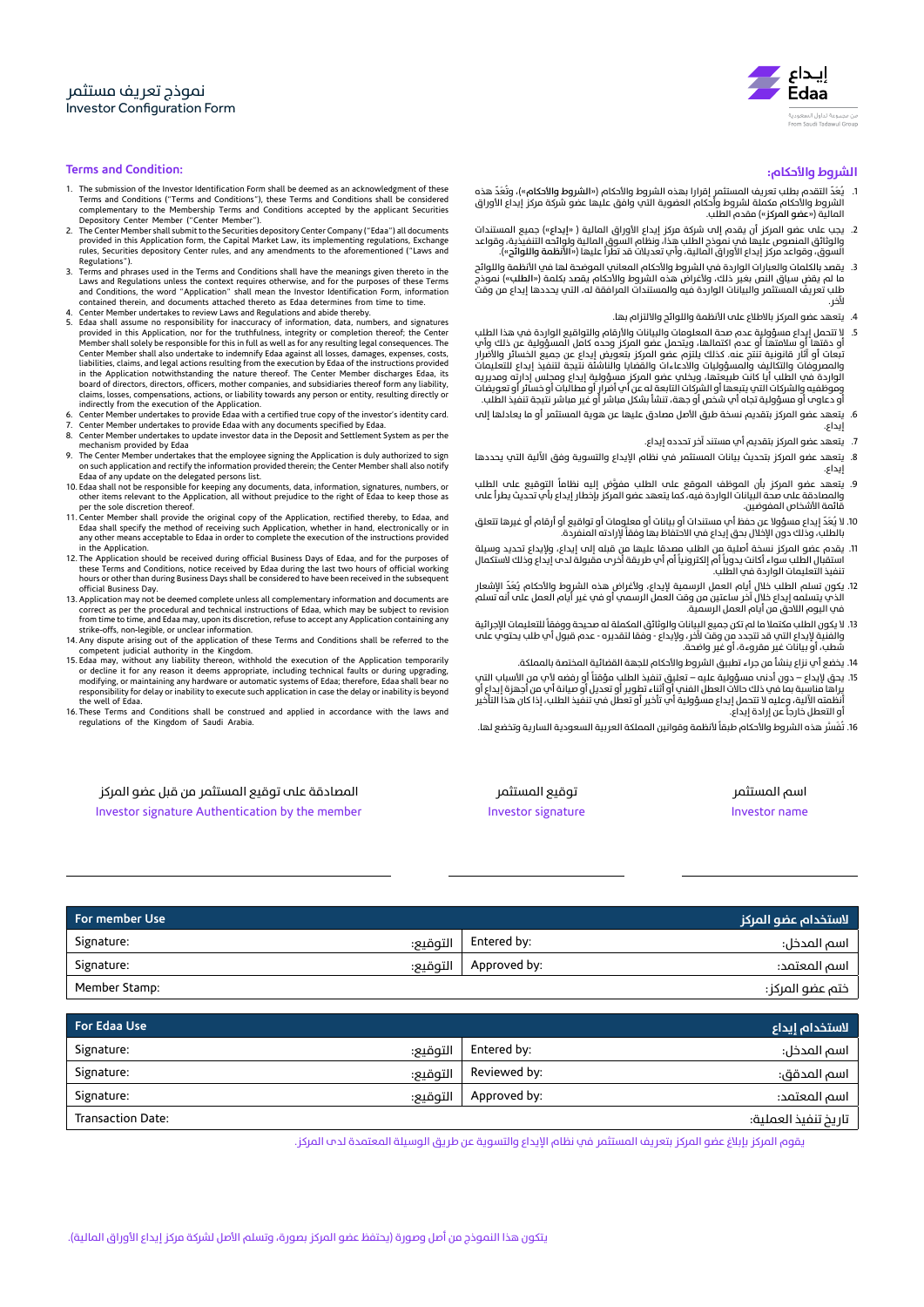## **Authorization Letter**

Date:

To:

**GTN Middle East Financial Services (DIFC) Limited**  Address: DIFC, Dubai, United Arab Emirates P.O. Box 507133

And

**Saudi Fransi Capital (SFC)** Kingdom of Saudi Arabia P.O. Box 23454 Riyadh 11426

## **Subject: Authorization**

We, the undersigned, have been informed of the requirement of the Capital Market Authority in the Kingdom of Saudi Arabia to have the investment portfolios of the clients trading in Saudi shares opened in their own names. Accordingly, we hereby authorize GTN Middle East Financial Services (DIFC) Limited ('GTNME') to perform on our behalf the following actions directly or through its designated broker/agent (which, for the present, is SFC) or custodian:

- 1. Create, open and close portfolios in our name with GTNME's designated broker or custodian in the Kingdom of Saudi Arabia (KSA) and use our investor number or obtain an investor number in our name in the Saudi Stock Exchange (Tadawul) as the case may be and sign on our behalf any documents required in this regard.
- 2. Fully operate our portfolios (including but not limited to giving orders for buying, selling and transferring securities as well as amending and canceling orders).
- 3. Perform all actions pertaining to securities of all types.
- 4. Make payments for the settlement of purchase orders and receive sale proceeds.
- 5. Receive cash dividends and transfer the same to our portfolio/ trading account with GTNME.
- 6. Make payments for subscribing in rights issues.
- 7. Perform and instruct others on our behalf on all such acts as it deems necessary or desirable to best execute any transaction.
- 8. Handle and sign on our behalf any documents related to any type of corporate actions.
- 9. Provide GTNME's designated broker or custodian in the Kingdom of Saudi Arabia with all the required KYC documents that may be in its possession which are required to open and operate the portfolios held in our own name.
- 10. Provide any document or information pertaining to us required by the Saudi Stock Exchange or any regulatory authority in the Kingdom of Saudi Arabia.
- 11. Open investment accounts in our name (If required).